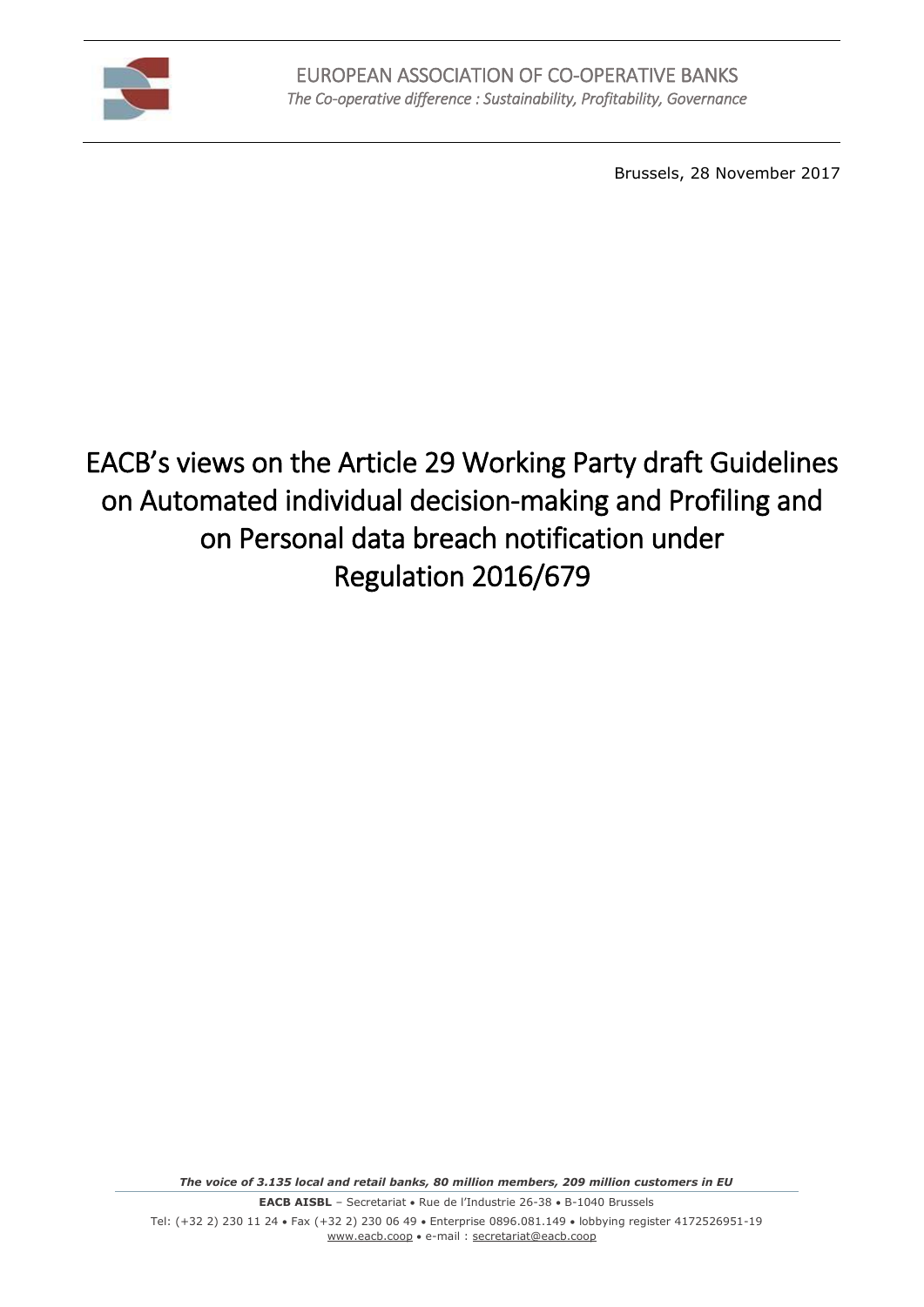

# **Introduction**

The European Association of Co-operative Banks (EACB) welcomes the opportunity to provide the Article 29 Working Party (WP29) with its comments on the draft Guidelines on automated individual decision-making and profiling as well as on personal data breach notification under the General Data Protection Regulation (GDPR) adopted in October 2017.

**Comments on the Guidelines on Automated individual decision-making and Profiling**

## **I. Definitions**

## **Letter A 'Profiling' (pp. 6-7 of the draft Guidelines)**

EACB members believe that the Guidelines might be putting too much emphasis on data processing operations that have more to do with the simple identification of customers than with the adoption of decisions that might have an impact on them. For instance, the draft Guidelines (p. 7) state that "*simply assessing or classifying individuals based on characteristics such as their age, sex, and height could be considered profiling, regardless of any predictive purpose*". We believe, on the contrary, that the pure processing of static data about an individual cannot be considered, in and of itself, a form of profiling in the absence of activities on the part of the controller aimed at evaluating, analysing or predicting elements linked to the data subject.

#### **II. Specific provisions on automated decision-making as defined in Article 22:**

## **Letter B '"legal" or "similarly significant" effects' (p. 10 of the draft Guidelines) and Letter C 'Exceptions from the prohibition'**

EACB members believe that 'legal' or 'similarly significant' effects are interpreted too broadly when it comes to marketing. As a consequence, the draft Guidelines set too strict conditions for profiling where it is '*necessary for the performance of or entering into a contract'.*

- $\circ$  According to Art. 22, the controller can undertake the processing described in Art. 22(1) if one of the exceptions listed in Art. 22(2) applies. The WP29 states that controllers may wish to use automated decision making, for example, when conditions presented in the bullet points on page 12 are met. At the same time, it also states that *'these considerations alone are not always sufficient to show that this type of processing is necessary under article 22(2)(a) for entering into, or performance of, a contract.'*
- $\circ$  The example described in the box on page 20 is problematic as well because it questions the necessity of profiling.
- o On p. 25 and with regard to the additional conditions that the controller needs to prove in case it continues to process personal data against the data subject's will ('*The controller would also need to prove that: the impact on data subjects is limited to the minimum necessary to meet the particular objective (i.e. the profiling is the least intrusive way to achieve this); and the objective is critical for the organisation.'*), we believe these are too burdensome for the controller and go too far compared with the Regulation's text.

## **Letter D point 1 'Meaningful information about the "logic involved" and "significance" and "envisaged consequences"'**

EACB members welcome the interpretation given to the wording '*meaningful information about the logic involved'* to the effect that the controller should find simple ways to tell the data subject about the rationale behind the automated decision. We appreciate the effort to give an example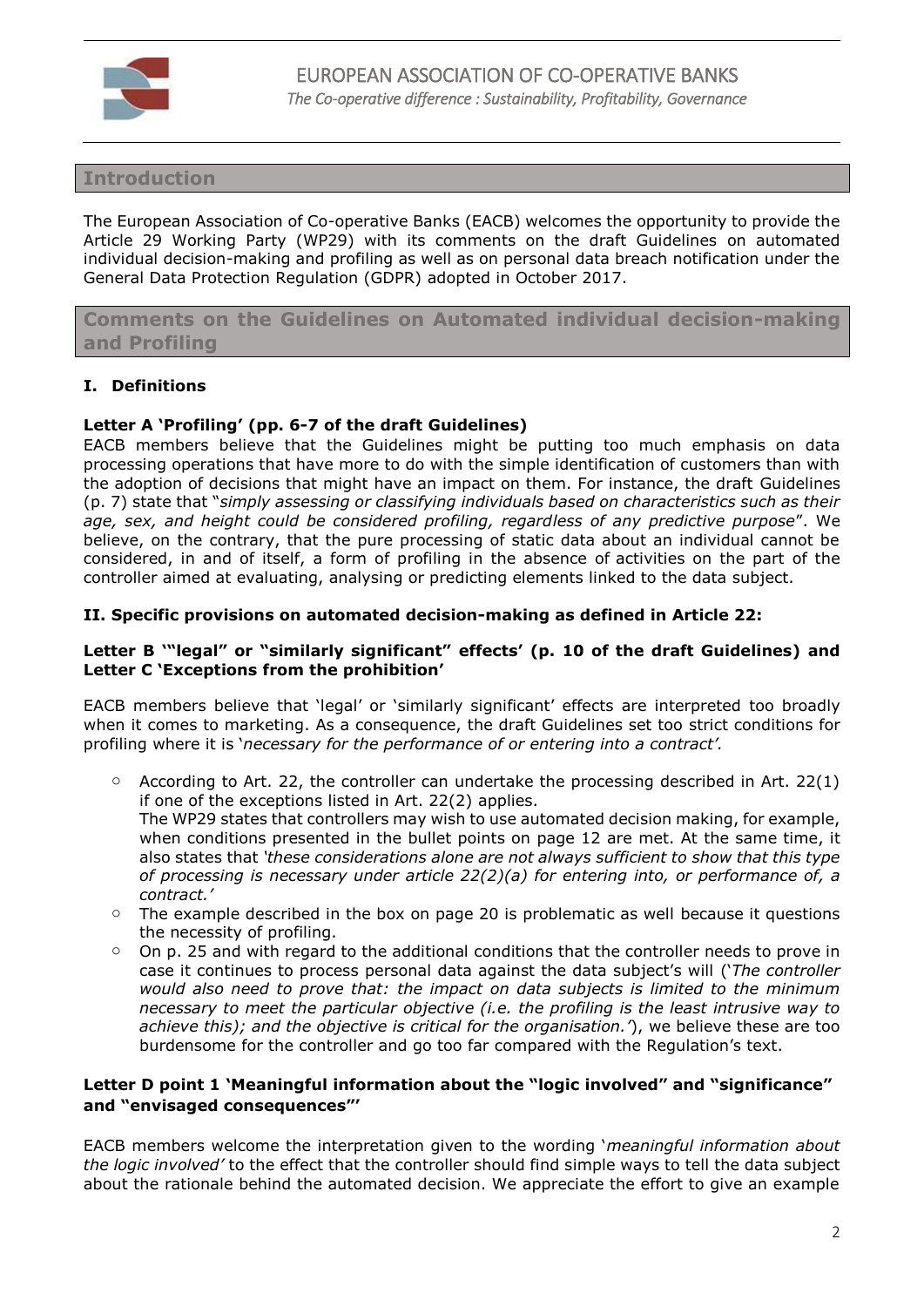

(p. 14), including provision to the data subject of the main characteristics considered in reaching the decision, so long as the provision of such information remains general and does not disclose strategic information to competitors.

With regard to the example given under the wording 'significance' and 'envisaged consequences' (p. 15), we agree so long as it provides a simple possibility of implementation and not a requirement. Notably, the development of apps or graphics for the purpose of complying, while certainly possible should the controller wish to pursue such route, is not an obligation that can be derived from the text of the Regulation. We therefore suggest removing this part of the example.

We believe that it should be clear that it is up to the insurer to make use/not use tools (such as apps or graphics) to provide information to the data subject and that the example doesn't give the impression of an implicit obligation for the insurer to provide an app or graphics.

# **Annex 1 – Good practice recommendations**

EACB members believe that the WP29 gives an extensive interpretation of the scope of the GDPR with regards to 'general profiling' (Chapter I, letter C(i)) by recommending to provide information identical to that required by Articles  $13(2)(f)$ ,  $14(2)(g)$  and  $15(h)$ .

Despite the lack of precision in the Guidelines related to the perimeter of the general profiling, it is understood that it mainly concerns profiling for prospecting purposes (advertising, marketing). However, Articles 13.2(f), 14.2(g) and 15(h) of the GDPR require controllers to provide specific information about automated decision-making, based solely on automated decision making, including profiling that produces legal or similarly significant effects referred to in Article 22(1) and (4) of the GDPR. These requirements relate exclusively to the specific processing of profiling described in Article 22 of the GDPR. According to the GDPR's provisions above mentioned, there is no legal basis requiring the same level of information for 'general profiling'. General profiling is only submitted to the general provisions of the GDPR.

Nevertheless, Annex 1 of the Guidelines recommends the same level of information, whatever the type of profiling (general profiling and automated decision making). In this regards, the WP29 mentions also in the Guidelines (D – Rights of the data subject, point 1, page 13) that *'It is good practice to provide the above information (13(2)(f)/14(2)(g) whether or not the processing falls within the narrow Article 22(1) definition*'. The WP29 seems to go too far in establishing these good practice recommendations for the reasons above mentioned. We would suggest, therefore, to ask WP29 deleting any request for additional information applicable to the general profiling as referred to in Annex 1 and the concerned sentences in the draft Guidelines.

# **Comments on the Guidelines on Personal data breach notification**

#### **I. Personal data breach notification under the GDPR: Letter B point 2 'Types of personal data breaches' (pp. 6-7 of the draft Guidelines)**

The EACB acknowledges the definition of 'personal data breach' in the GDPR as '*a breach of security leading to the accidental or unlawful destruction, loss, alteration, unauthorised disclosure of, or access to, personal data transmitted, stored or otherwise processed'* (Art. 4(12)).

However and with regard to the three information security principles with which breached have been categorised (i.e. 'confidentiality breach', 'availability breach' and 'integrity breach'), we are not convinced that the 'availability breach' should be counted as a personal data breach. We understand that in the context of a hospital, the availability of critical medical data, even temporarily, could present a risk to individuals' rights and freedoms. However, this is not a case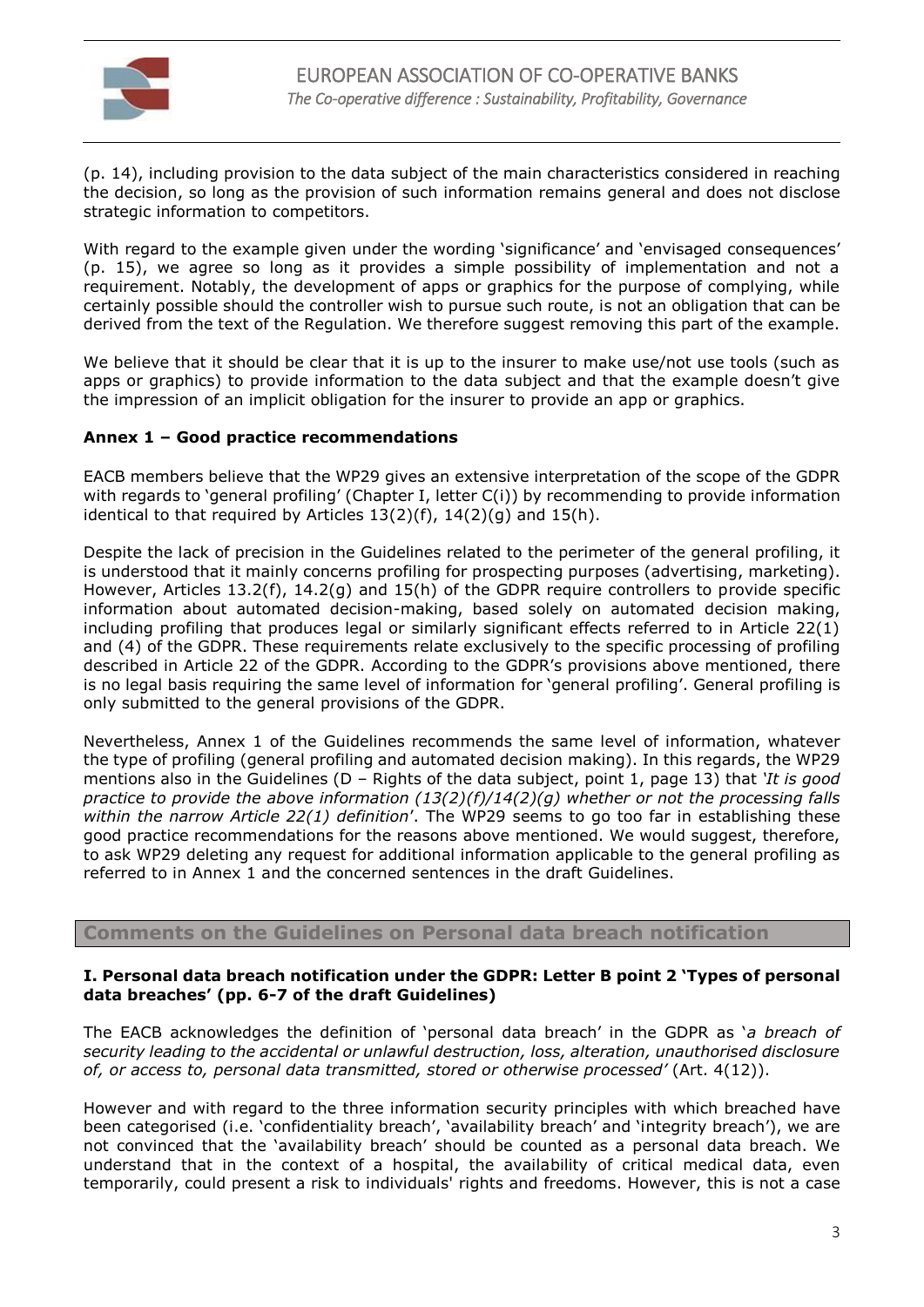

in many other industries such as banking and insurance. All of the service breaks or loss of access are not critical and this type of data breach category should be limited only to the health care industry.

## **II. Article 33 – Notification to the supervisory authority: Letter A point 3 'Processor obligations' (p. 11 of the draft Guidelines)**

We acknowledge that Art. 33(2) makes it clear that if a processor is used by a controller and the processor becomes aware of a personal data breach, it must notify the controller 'without undue delay'.

However, we do not agree with the WP29's interpretation that *'in principle, the controller should be considered as "aware" once the processor has become aware'*. As stated in the draft Guidelines, the GDPR does not provide an explicit time limit within which the processor must alert the controller, except that it must do so 'without undue delay'. Therefore, though we understand the the importance for an immediate notification by the processor to the controller, with further information about the breach provided in phases as information becomes available, we cannot support the above-mentioned sentence because we believe that the controller is 'aware' of a breach after the processor has made an official notification to/informed the controller and not simultaneously when just the processor has become aware of a breach.

For this reason, we suggest deleting the concerned sentence in the draft Guidelines.

## **V. Accountability and record keeping: Letter A 'Documenting breaches' (p. 23 of the draft Guidelines)**

With regard to this topic, EACB members would like to understand whether there is a retention time of the documentation relating to data breaches.

# **VI. Notification obligations under other legal instruments (p. 24 of the draft Guidelines)**

EACB members appreciate the fact that the WP29 recalls the existence of additional notification and communication breaches under other legislation controllers should comply with.

However and as reported in the report following the second FabLab (5 and 6 April 2017), not only the banking industry but also other sectors such as telecoms called on the WP29 to take into consideration the different deadlines for notifications set by other EU legislation and the usefulness of having a single organisation to notify in relation to the same incident.

EACB members strongly stress the need for articulation between the three reporting obligation burdens (i.e. data breach under GDPR (Art. 33), incident reporting under PSD2 (Art. 96 + EBA draft Guidelines on major incidents reporting under PSD2) and NIS Directive (Articles 14(3) and 16(3)), which also applies to banks). The problem of banking institutions is the concurrence of three notification obligations, with different deadlines, in the event of incidents with different authorities.

We don't see the sectors' request being reflected in the current draft Guidelines.

Incident reporting under both the PSD2 and the NIS Directive could also concern data breach under the GDPR. For this reason, although the Article 29 Working Party might not be the right forum to solve this issue, we would nevertheless appreciate a recognition on the part of national competent authorities of the procedural burden that might result from the co-existence of different and sometimes parallel processes for notifying breaches.